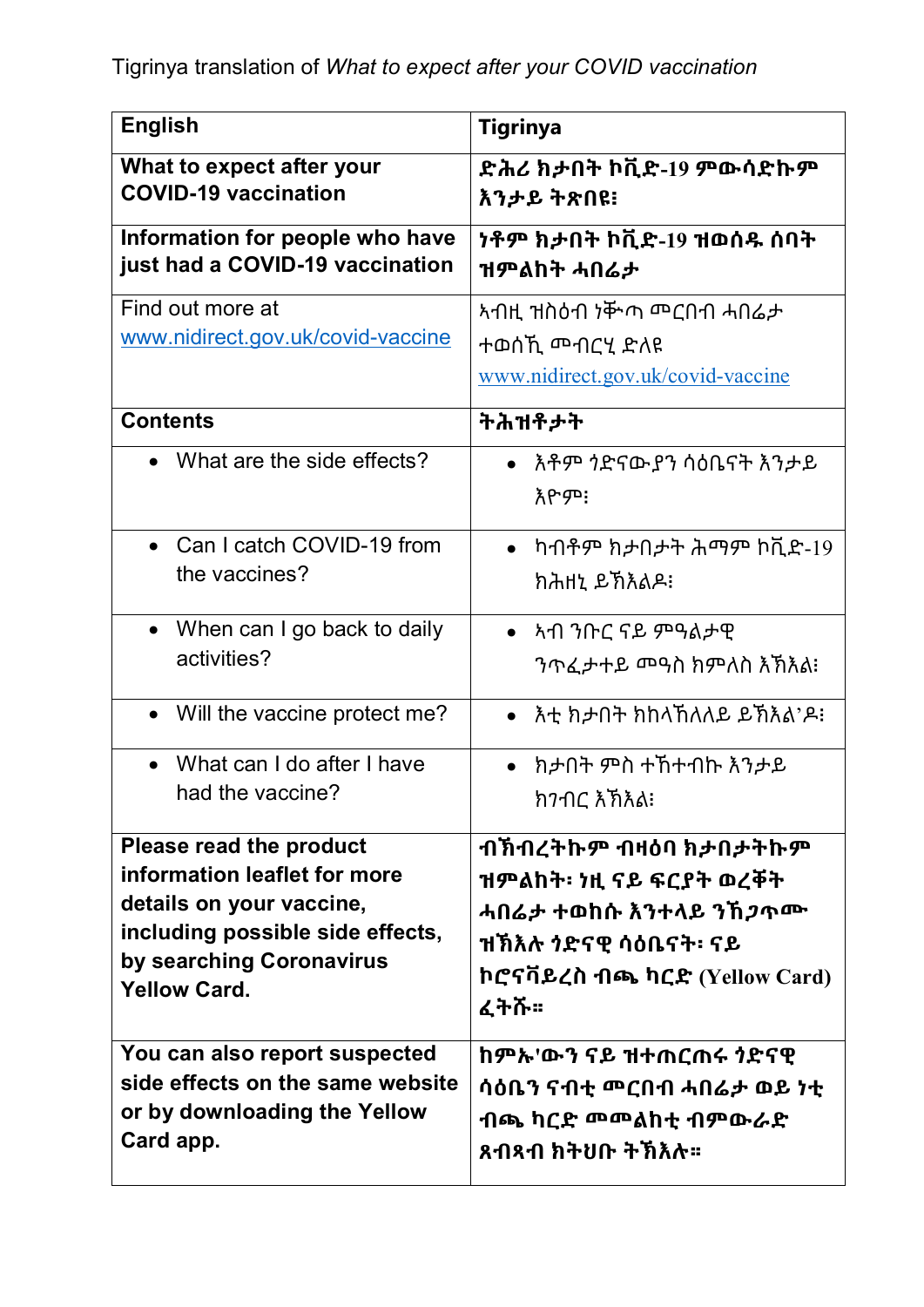| https://coronavirus-<br>yellowcard.mhra.gov.uk                                                                                                                                                                                              | https://coronavirus-<br>yellowcard.mhra.gov.uk                                                                                                            |
|---------------------------------------------------------------------------------------------------------------------------------------------------------------------------------------------------------------------------------------------|-----------------------------------------------------------------------------------------------------------------------------------------------------------|
| People who are most at risk<br>from the complications of<br>coronavirus (COVID-19) are<br>being offered the COVID-19<br>vaccination. This leaflet tells you<br>what to expect after you have<br>had your primary or booster<br>vaccination. | <u>ነቶም አብ ዝለዓለ ጸገም ናይ</u><br>ኮሮናቫይረስ (ኮቪድ-19) ዝርከቡ ሰባት<br>ክታበት ኮቪድ-19 እናተዋህቦም<br>ይርከብ፡፡ እዚ ንእሽቶ መሐበሪ ወረቐት<br>እዚ ድሕሪ ምኽታብኩም እንታይ<br>ክትጽበዩ ከምዘለኩም ዝንልጽ እዩ፡፡ |
| What are the side effects?                                                                                                                                                                                                                  | እዮም፧                                                                                                                                                      |
| Like all medicines, vaccines can<br>cause side effects. Most of these<br>are mild and short-term, and not<br>everyone gets them. The very<br>common side effects are the same<br>and should still only last a day or<br>two.                | ሳዕቤናት ከስዕቡ ይኽእሉ እዮም።<br>እዋን ዝጸንሑን እዮም፡ ንኹሉ ሰብ<br>ልሙዳት  ንድናዊ ሳዕቤናት ሓደ ዓይነት<br>ኮይኖም ከምኡውን ንሓደ ወይ ክልተ<br><u> <sup>መዓልታት ጥራይ ይጸንሑ።</sup></u>                  |
| Very common side effects in the<br>first day or two include:                                                                                                                                                                                | አብታ ቀዳመይቲ ወይ ካልኣይቲ መዓልቲ<br>ዘ <i>ጋ</i> ጥ <i>ጎ</i> ድናዊ ሳዕቤናት እዞም ዝስዕቡ<br>እዮም፦                                                                               |
| having a painful, heavy<br>feeling and tenderness in the<br>arm where you had your<br>injection                                                                                                                                             | <u>አብታ ክታበት ዝወሰድክሙላ</u><br>ኢድኩም ኣቐንዛውን ከቢድን<br>ስምዒት ከምኡ'ውን ናይ ምንቅስቓስ<br>ጸንምን ይህልወኩም።                                                                      |
| feeling tired                                                                                                                                                                                                                               | • ስምዒት ድኻም                                                                                                                                                |
| headache, aches and chills                                                                                                                                                                                                                  | •    ቃንዛ ርእሲ፡ ቅርጸትን ንብንብታን                                                                                                                                |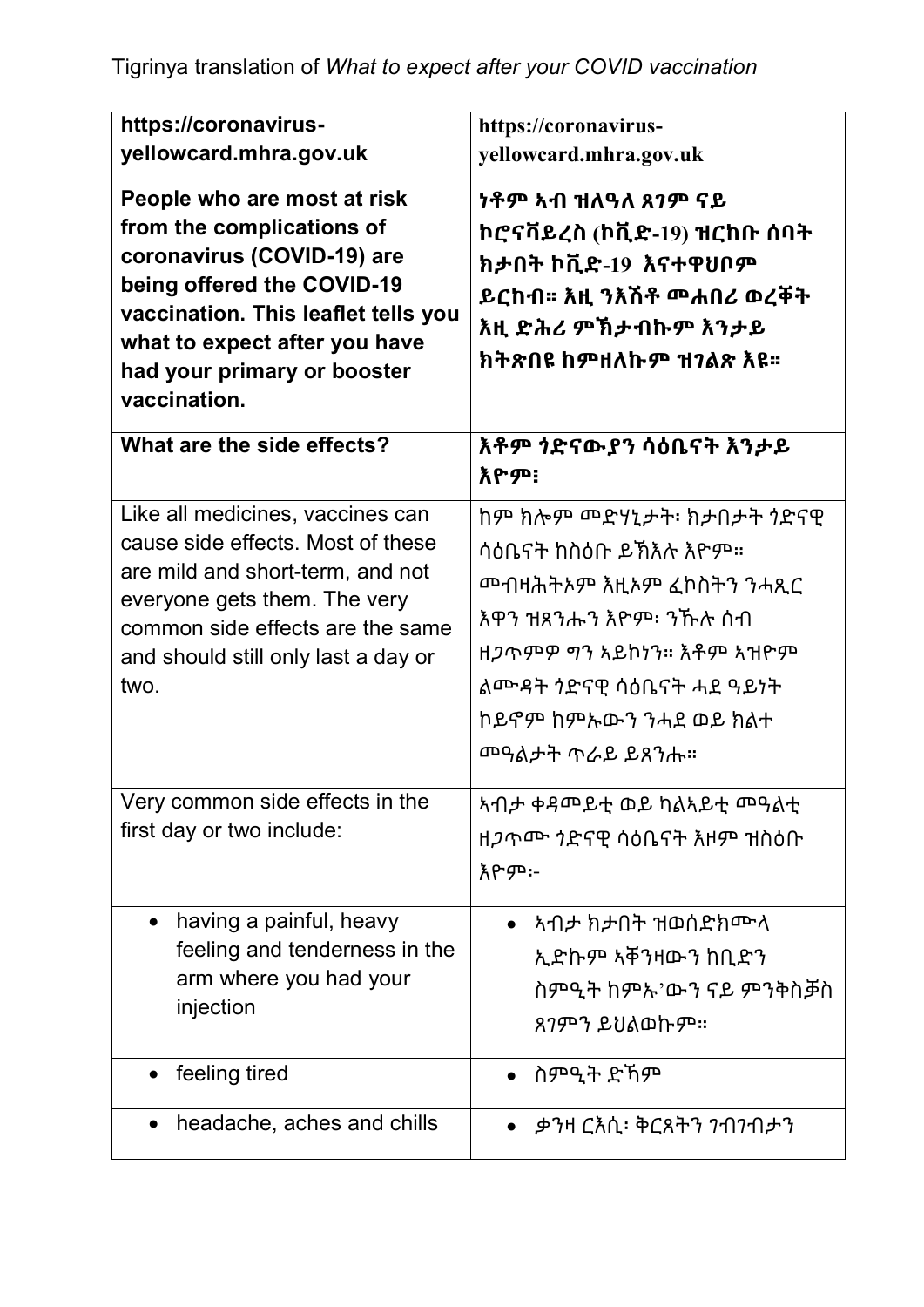| You may also have flu like<br>symptoms with episodes of<br>shivering and shaking for a day or<br>two. However, a high temperature*<br>could also indicate that you have<br>COVID-19 or another infection.<br>You can rest and take the normal<br>dose of paracetamol (follow the<br>advice in the packaging) to help<br>make you feel better. | ንሓደ ወይ ክልተ <sup></sup> ዓልቲ  ዝቅጽል ጉንፋዕ<br>ዝሞስል ምልክታት ምንቅጥቃጥን<br><i>ገ</i> ብንብታን ዘጠቓለለ ስምዒት ምህላው።<br>እንተኾነግን፡ ልዑል ረስኒ አካላት* ምህላው<br>ሕማም ኮቪድ-19 ወይ ካልእ ረኽሲ<br>ከምዘለኩም የመልክት (ነዚ ዝምልከት<br>ዓቐን <sup></sup> ጠን ፈውሲ ቃንዛ <i>ፓራ</i> ሲታሞል<br>የዕሪፍኩም ብምውሳድ (ነቲ ኣብ ናይ<br>ሓበሬታ ወረቐት ተጠቒሱ ዘሎ ሞግለጺ<br>ብምኽታል) ጽቡች ንኽስምዓኩም<br>ክትወስድዎ ትኽእሉ። |
|-----------------------------------------------------------------------------------------------------------------------------------------------------------------------------------------------------------------------------------------------------------------------------------------------------------------------------------------------|-------------------------------------------------------------------------------------------------------------------------------------------------------------------------------------------------------------------------------------------------------------------------------------------------------------------------|
| *If you are on chemotherapy and<br>have a high temperature, contact<br>your local cancer care unit.                                                                                                                                                                                                                                           | * ኬሞተራፒ ትንብሩ እንተ ኣሊኩም እሞ<br>ልዑል ሙቐት እንተ ኣልይኩም፡ ኣብ<br>ከባቢኹም ምስ ዝርከብ ኣሃዱ ክንክን<br><u> <sup></sup> ማሽሮ ተራኸብ።</u>                                                                                                                                                                                                            |
| An uncommon side effect is<br>swollen glands in the armpit or<br>neck on the same side as the arm<br>where you had the vaccine. This<br>can last for around 10 days, but if it<br>lasts longer see your doctor. If you<br>are due for a mammogram in the<br>few weeks after the vaccine, then<br>you should mention that when you<br>attend.  | ምሕባጥ ጽክታት ኣብ ትሽትሽ ወይ ኣብ<br>ክሳድ ኣብ ሓደ ወ7ን ናይቲ ዝተኸተብካሉ<br>ቦታ ከ <i>ጋ</i> ጥም ይኽእል። እዚ ኣስታት 10<br><u> <sup>መ</sup>ዓልታት አቢሉ ክጸንሕ ይኽእል፡ ከብኡ</u><br>ንላዕሊ ምስ ዝጸንሕ ግን ናብ ሓኪምኩም<br>ተራኣዩ። ንስኽን ቁሩብ ሰሙናት ድሕሪ<br>ክታበት ናይ ማሞግራም (ኣብ ከባቢ ጡብ<br>ዝግበር መርመራ ራጇ) እትንብራሉ እዋን<br>እንተበጺሑ፡ ኣብቲ ቦታ ክታበት ምስ<br>ሓብራ።                               |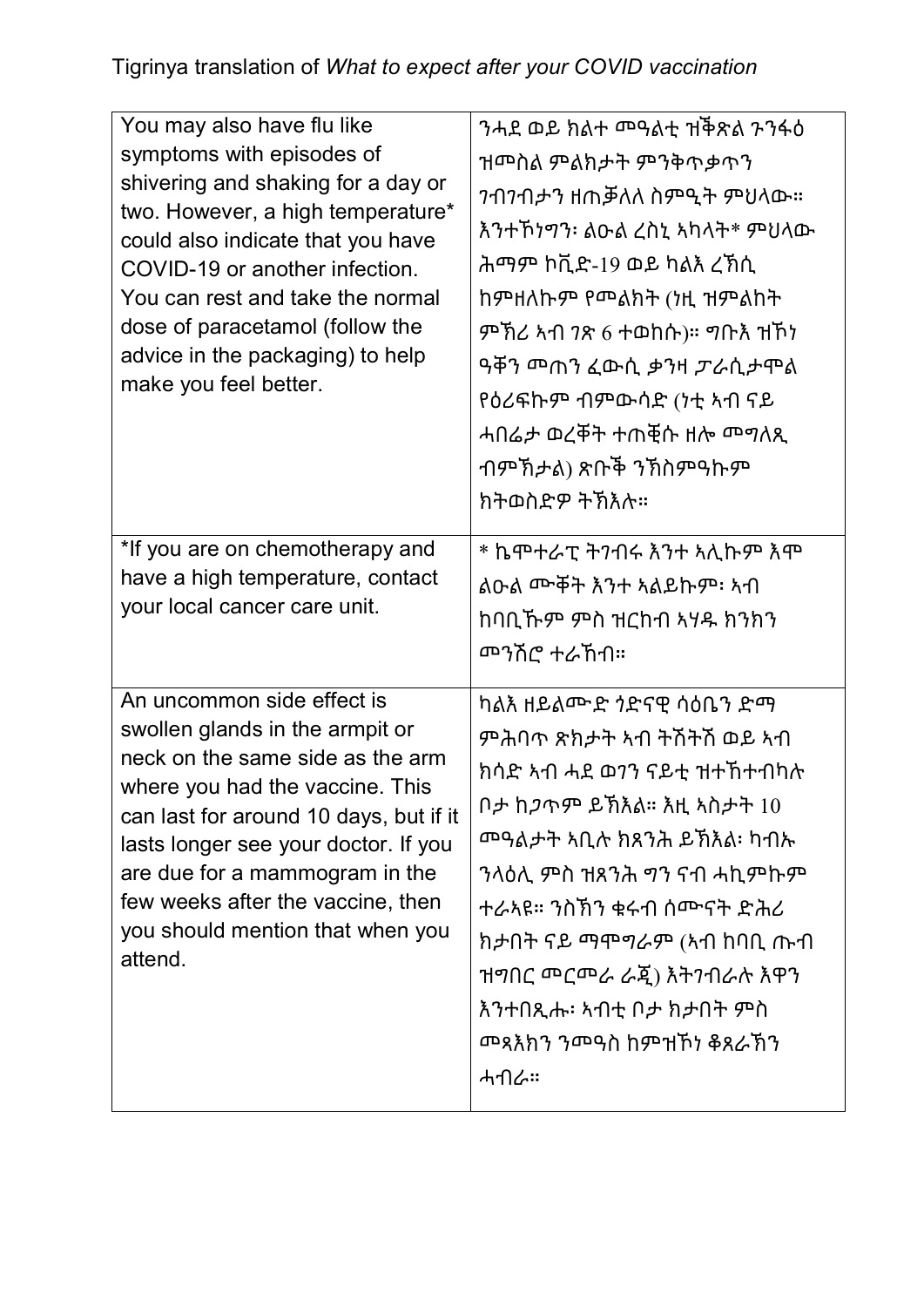| What should I do if I am                                               | ብዛዕባ እቶም ዝተርእዩኒ ምልክታት                         |
|------------------------------------------------------------------------|-----------------------------------------------|
| concerned about my symptoms?                                           |                                               |
|                                                                        | ሕማም ዘሰኩፉኒ ምስ ዝኾኑ እንታይ                         |
|                                                                        | ክንብር ኣሎኒ፥                                     |
| These symptoms normally last less                                      | እዞም ምልክታት ሕማም እዚኦም ካብ                         |
| than a week. If your symptoms                                          | ሰሙን ዝውሕድ ግዜ ዝጸንሑ እዮም። እቶም                     |
| seem to get worse or if you are<br>concerned, call your GP or Out of   | ዝረኣይኹም ምልክታት እናበርትዑ ዝኾዱ                       |
| Hours service. If you do seek                                          | ምስ ዝሞስልኹም ወይ ዝኾነ ስክፍታ ምስ                      |
| advice from a doctor or nurse,                                         | ዝህልወኩም፡ ናብ ሓፈሻዊ ሓኪምኩም ወይ                      |
| make sure you tell them about your                                     | ናብቶም ካብ ሰዓታት ስራሕ ወጻኢ                          |
| vaccination (show them the                                             | <u>አንልግሎት ዝህቡ አላካት ደዉሉ። ከብ</u>                |
| vaccination card - keep your card<br>safe) so that they can assess you | ሓኪም ወይ ካብ ኣላዪ ሕሙማት ምኽሪ                        |
| properly. You can also report                                          | ምስ ዘድልየኩም፡ ብዝዕባ ዝወሰድኩሞ                        |
| suspected side effects of vaccines                                     | ክታበት ከምዝነ <i>ገ</i> ርኩሞ ኣረ <i>ጋግ</i> ጹ (ነቲ ካርድ |
| and medicines through the Yellow                                       | ክታበት ድማ ኣርእይዎም) ስለዚ ንሳቶም                      |
| Card scheme. You can do this                                           | ብግቡእ ክምርምሩኹም ይኽእሉ።                            |
| online by searching Coronavirus<br>Yellow Card or by downloading the   | ብተወሳኺ ነቶም እትጥርጥርዎም ጎድናዊ                       |
| Yellow Card app.                                                       | ሳዕቤናት ክታበት ከምኡውን መድሃኒታት                       |
|                                                                        |                                               |
|                                                                        | ከተቅርቡ ትኽእሉ ኢኹም። ብተወሳኺ                         |
|                                                                        | ንስኹም ነቲ ናይ ኮሮናቫይረስ ብጫ ካርድ                     |
|                                                                        | ኣብ ቀጥታዊ መስመር ኢንተርነት ብምድላይ                     |
|                                                                        | ወይ ነታ ናይ ኮሮናቫይረስ ብጫ ካርድ                       |
|                                                                        | ብምጽዓን ክትንብርዎ ትኽእሉ፡ (ነዚ                        |
|                                                                        | ብዝምልከት ብኽብረትኩም ኣብ <i>ገ</i> ጽ 2                |
|                                                                        | ተመልከቱ)                                        |
| https://coronavirus-                                                   | https://coronavirus-                          |
| yellowcard.mhra.gov.uk                                                 | yellowcard.mhra.gov.uk                        |
| Are there other more serious                                           | ካልኦት ኣዝዮም ብርቱዓት  ንድናዊ                         |
| side effects?                                                          | ሳዕቤናት ኣለዉዶ፡                                   |
| There have been reports of an                                          | ድሕረ AstraZeneca ከምኡውን Janssen                 |
| extremely rare condition involving                                     | ዝተባህሉ ክታበታት ምኽታብ ኣብ ኣዝዩ                       |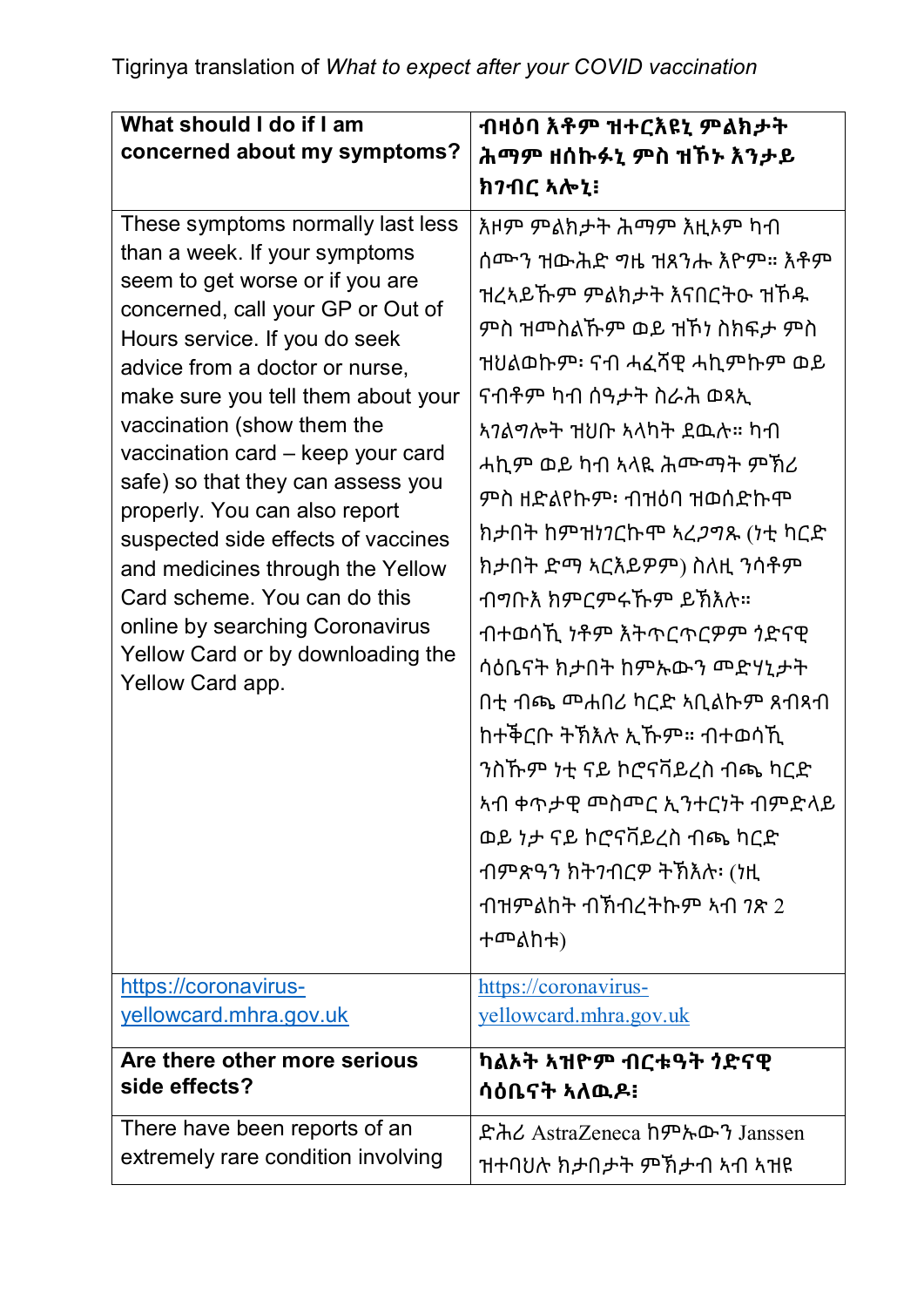| blood clots and unusual bleeding<br>after the AstraZeneca and Janssen<br>vaccines. Because of the high risk<br>of complications and death from<br>COVID-19, the Medicines and<br><b>Healthcare products Regulatory</b><br>Agency (MHRA), the World Health<br>Organisation and the European<br>Medicines Agency have concluded<br>that the balance is very much in<br>favour of vaccination. | ዉሑድ ኣ <i>ጋ</i> ጣሚ <i>ታ</i> ት ተርእዮታት ምር <i>ጋ</i> እ<br>ደም ከምኡውን ዘይንቡር መድመይትን<br><i>ኣጋ</i> ጢሙ። ብመኽንያት ኮቪድ-19 ዘኸትሎ<br><u>ልዑል ሓደ<i>ጋ</i>ን ሕልኽላ</u> ኸትን፡ ሞትን፡ ትካል<br>ምቁጽጻር መድሃኒትን ፍርያት ክንክን ጥዕና<br>MHR A፡ ትካል ጥዕና ዓለም፡ ትካል<br><u> <sup>መ</sup>ድሃኒታት አውሮጳን ሚዛኑ ዝሓለወ</u><br>ክታበት ምህላዉ ኣዝዩ ከም ዘድሊ<br>ደምዲሞም ኣለዉ። |
|---------------------------------------------------------------------------------------------------------------------------------------------------------------------------------------------------------------------------------------------------------------------------------------------------------------------------------------------------------------------------------------------|--------------------------------------------------------------------------------------------------------------------------------------------------------------------------------------------------------------------------------------------------------------------------------------------------------|
| If you experience any of the                                                                                                                                                                                                                                                                                                                                                                | ንስኹም ዝኾነ ካብዞም ዝስዕቡ                                                                                                                                                                                                                                                                                     |
| following from more than 4 days                                                                                                                                                                                                                                                                                                                                                             | ምልክታት ኣብ ውሽጢ 28 መዓልታት ን                                                                                                                                                                                                                                                                                |
| and within 28 days after                                                                                                                                                                                                                                                                                                                                                                    | ካብ 4  ጫልቲ ዝነውሕ ድሕሪ ክታበት                                                                                                                                                                                                                                                                                |
| vaccination you should seek                                                                                                                                                                                                                                                                                                                                                                 | ምስ ዘ <i>ጋ</i> ጥሞኩም ካብ ሓፈሻዊ                                                                                                                                                                                                                                                                             |
| medical advice urgently from                                                                                                                                                                                                                                                                                                                                                                | ሓኪምኩም ወይ ካብ ክፍሊ ህጹጽ                                                                                                                                                                                                                                                                                    |
| your GP or Emergency                                                                                                                                                                                                                                                                                                                                                                        | ረዲኤት ሕክምና ብዝቐልጠፈ ግዜ                                                                                                                                                                                                                                                                                    |
| Department.                                                                                                                                                                                                                                                                                                                                                                                 | ሕክምናዊ ሓንዝ ክትደልዩ ኣለኩም፡፡                                                                                                                                                                                                                                                                                 |
| a new, severe headache                                                                                                                                                                                                                                                                                                                                                                      | •   ሓድሽ፡ ብርቱዕ ቃንዛ ርእሲ ብልሙድ                                                                                                                                                                                                                                                                             |
| which is not helped by usual                                                                                                                                                                                                                                                                                                                                                                | ፈውሲ ቃንዛ ዘይሓዊ ወይ እናበርት0                                                                                                                                                                                                                                                                                 |
| painkillers or is getting worse                                                                                                                                                                                                                                                                                                                                                             | ዝኸይድ                                                                                                                                                                                                                                                                                                   |
| an unusual headache which<br>seems worse when lying<br>down or bending over or may<br>be accompanied by                                                                                                                                                                                                                                                                                     | ርእሲ ወይ ተዳዕጺጽኩም አብ<br>ዝሞስል ወይ ምናልባት ብኸልእ<br>ምልክት ዝተሰነየ ምስ ዝኸውን                                                                                                                                                                                                                                          |
| blurred vision, nausea                                                                                                                                                                                                                                                                                                                                                                      | –   ዘይንጹር ምርኣይ፡ ዕግርግር                                                                                                                                                                                                                                                                                  |
| and vomiting                                                                                                                                                                                                                                                                                                                                                                                | ምባልን ተምላስን፡                                                                                                                                                                                                                                                                                            |
| difficulty with your<br>speech                                                                                                                                                                                                                                                                                                                                                              | –   ሽግር አብ አዘራርባ፡                                                                                                                                                                                                                                                                                      |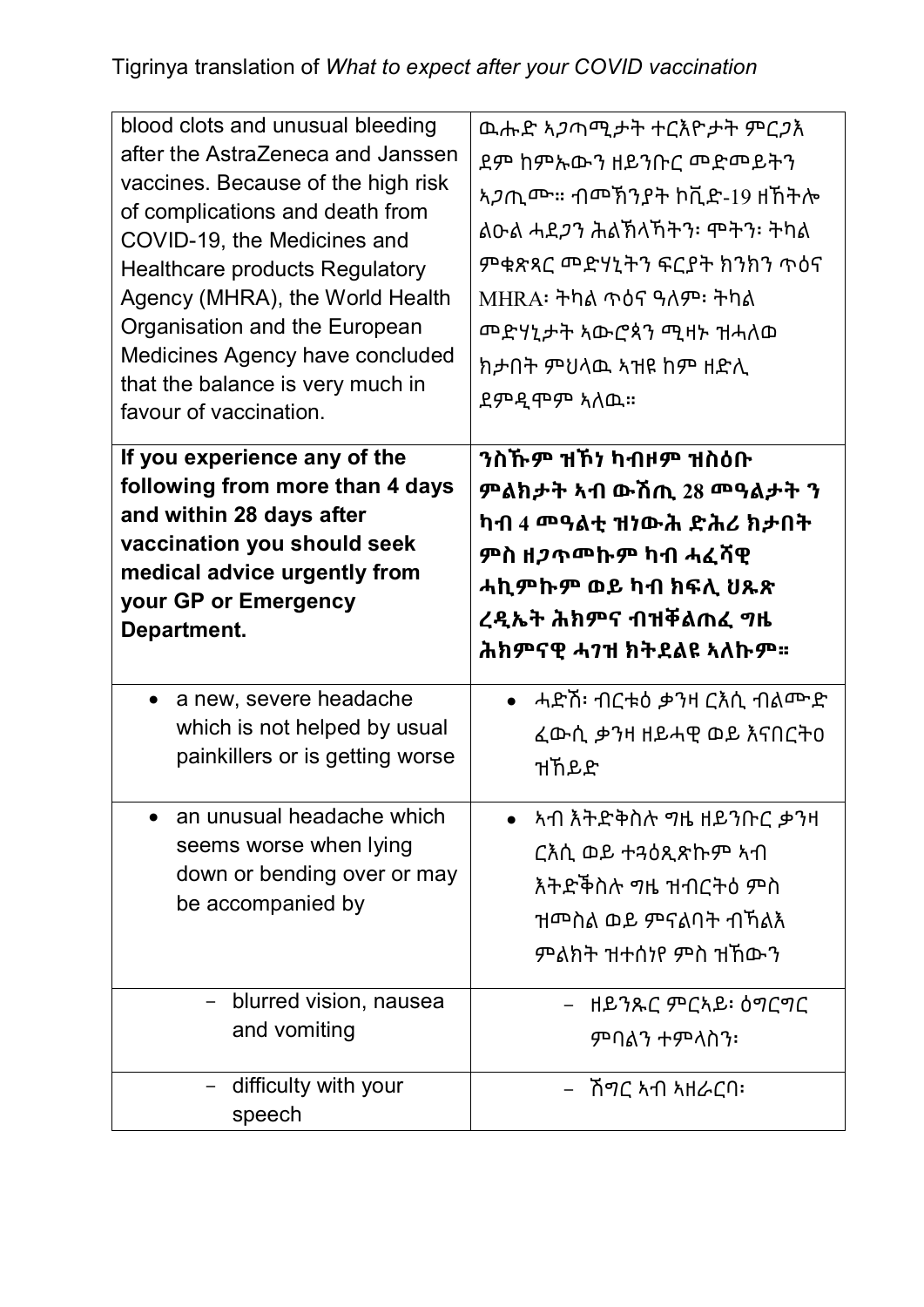| - weakness, drowsiness<br>or seizures                                                                                                                                                       | – ድኽመት፡ ትኽስታ ወይ<br>ምንፍርፋር                                                                                                                                                                                    |
|---------------------------------------------------------------------------------------------------------------------------------------------------------------------------------------------|--------------------------------------------------------------------------------------------------------------------------------------------------------------------------------------------------------------|
| new, unexplained pinprick<br>bruising or bleeding                                                                                                                                           | •   ሓድሽ፡ ክግለጽ ዘይክእል ውግኣት<br>ልሕጻጽ ወይ መድመይቲ ምስ<br>ዝህልወኩም                                                                                                                                                       |
| • shortness of breath, chest<br>pain, leg swelling or<br>persistent abdominal pain                                                                                                          | •    ሕጽረት እስትንፋስ፡ ቃንዛ ኣፍልቢ፡                                                                                                                                                                                  |
| Worldwide, rare cases of<br>inflammation of the heart called<br>myocarditis or pericarditis have<br>been reported after Pfizer and<br>Moderna COVID-19 vaccines.                            | ብደረጃ ዓለም፡ ኣዝዮም ውሑዳት<br><i>ኣጋ</i> ጣሚ <i>ታት ነድሪ</i> ጭዋዳታት ልቢ<br>(myocarditis) ወይ ነድሪ ሽፋን ልቢ<br>(pericarditis) ድሕሪ Pfizer ከምኡውን<br>Moderna ዝተባህሉ ክታበታት ናይ ኮቪድ-19<br>ምኽታብ ኣ <i>ጋ</i> ጢሞም።                        |
| These cases have been seen<br>mostly in younger men within<br>several days after vaccination.<br>Most of these people recovered<br>and felt better following rest and<br>simple treatments. | እዚ ተርእዮታት እዚ ኣውራ ኣብቶም ንኣሽቱ<br><u> <sup>መ</sup>ንእሰያት ደቂ ተባዕትዮ ድሕሪ ሓያሎ</u><br><u> መዓልታት ክታበት ዘ<i>ጋ</i>ጠመ ንዳይ እዩ።</u><br>ዝበዝሑ ካብዞም ሰባት እዚኦም ምስ<br>ኣዕረፉን ቀሊል ሕክምናዊ ክንክን<br>ምስተንብረሎምን ጥዕናዊ ምምሕያሽ<br>አርእዮምን ሓውዮምን። |
| You should seek medical advice<br>urgently if you experience:                                                                                                                               | እዞም ዝስዕቡ ምልክታት ምስ<br>ዝሀልውኹም ቅልጡፍ ሕክምናዊ ሓንዝ<br>ክትደልዩ ኣለኩም፦                                                                                                                                                    |
| chest pain                                                                                                                                                                                  | ቃንዛ ኣፍልቢ፡                                                                                                                                                                                                    |
| shortness of breath                                                                                                                                                                         | ሕጽረት እስትንፋስ፡                                                                                                                                                                                                 |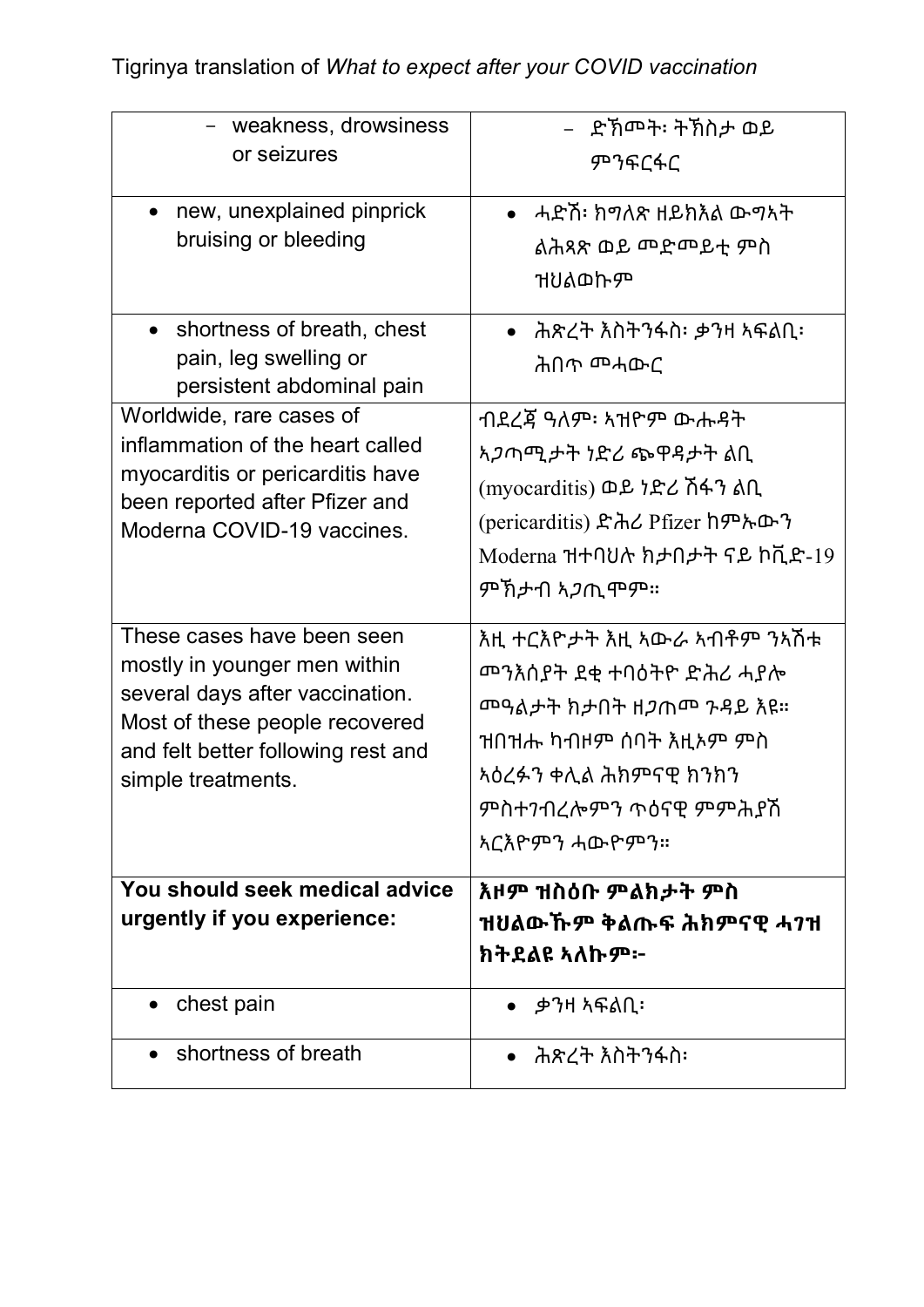| feelings of having a fast-                                                                                                                                                                 | ስምዒት ቅልጡፍ ሀርሞት ልቢ፡                                                                                                            |
|--------------------------------------------------------------------------------------------------------------------------------------------------------------------------------------------|-------------------------------------------------------------------------------------------------------------------------------|
| beating, fluttering, or                                                                                                                                                                    | ድግድግታ ህርሞት ልቢ፡ ወይ ዝስማዕ                                                                                                        |
| pounding heart                                                                                                                                                                             | ድምጺ ሀርሞት ልቢ                                                                                                                   |
| Can I catch COVID-19 from the                                                                                                                                                              | ካብ ክታበት ካቪድ-19 ሕማም ክሕዘኒ                                                                                                       |
| vaccines?                                                                                                                                                                                  | ይኽእልድዩ፧                                                                                                                       |
| You cannot catch COVID-19 from                                                                                                                                                             | ካብቲ ክታበት ሕማም ኮቪድ-19 ክሕዘኩም                                                                                                     |
| the vaccine but it is possible to                                                                                                                                                          | ኣይክእልን እዩ፡ እንተኾነ ግን ከይተረድኣኩም                                                                                                  |
| have caught COVID-19 and not                                                                                                                                                               | ብኻልእ መኽንያት ሕማም ኮቪድ-19                                                                                                         |
| realise you have the symptoms                                                                                                                                                              | ተታሒዝኩም ክትኮኑ ትኽእሉ እቲ ምልክታት                                                                                                     |
| until after your vaccination                                                                                                                                                               |                                                                                                                               |
| appointment.                                                                                                                                                                               | <u>ይኽእል።</u>                                                                                                                  |
| Although a fever can occur within a<br>day or two of vaccination, if you<br>have any other COVID-19<br>symptoms or your fever lasts<br>longer, stay at home and arrange<br>to have a test. | ዋላእኳ ኣብ ውሽጢ ሓደ ሞዓልቲ ወይ ክልተ<br>ዝርአ እንተኾነ፡ ዝኾነ ካልእ ምልክታት<br>ሕማም ኮቪድ-19 ምስ ዝሀልወኩም ወይ<br>ረስኒ ኣካላትኩም ንዝነውሐ   ምስ<br>ክግበረልኩም ቆጸራ ሓዙ። |
| When can I go back to daily                                                                                                                                                                | ናብ ንቡር መዓልታዊ ንጥፈታተይ ምዓስ                                                                                                       |
| activities?                                                                                                                                                                                | ክምለስ እኽእል፧                                                                                                                    |
| You should be able to resume                                                                                                                                                               |                                                                                                                               |
| activities that are normal for you as                                                                                                                                                      | ንቡር ንጥፈታትኩም ክትጅሙሩ ትኽእሉ።                                                                                                       |
| long as you feel well. If your arm is                                                                                                                                                      | ብፍላይ ኢድኩም እንተቐሲሉ፡ ዝኾነ ክብደት                                                                                                    |
| particularly sore, you may find                                                                                                                                                            | <u>አብ ምልዓል ጸንም ከ<i>ጋ</i>ጥሞኩም ይ</u> ኽእል                                                                                        |
| heavy lifting difficult. If you feel                                                                                                                                                       | እዩ። ጽቡች ምስ ዘይስመዓኩም ወይ                                                                                                         |
| unwell or very tired you should rest                                                                                                                                                       | ኣዚኹም ምስ እትደኽሙ ከተዕርፉን ዝኾነ                                                                                                      |
| and avoid operating machinery or                                                                                                                                                           | <u>ማሽነሪ ከይትሕዙን ምምራሕ መኪና</u>                                                                                                   |
| driving.                                                                                                                                                                                   | ከተወግዱን ኣለኩም።                                                                                                                  |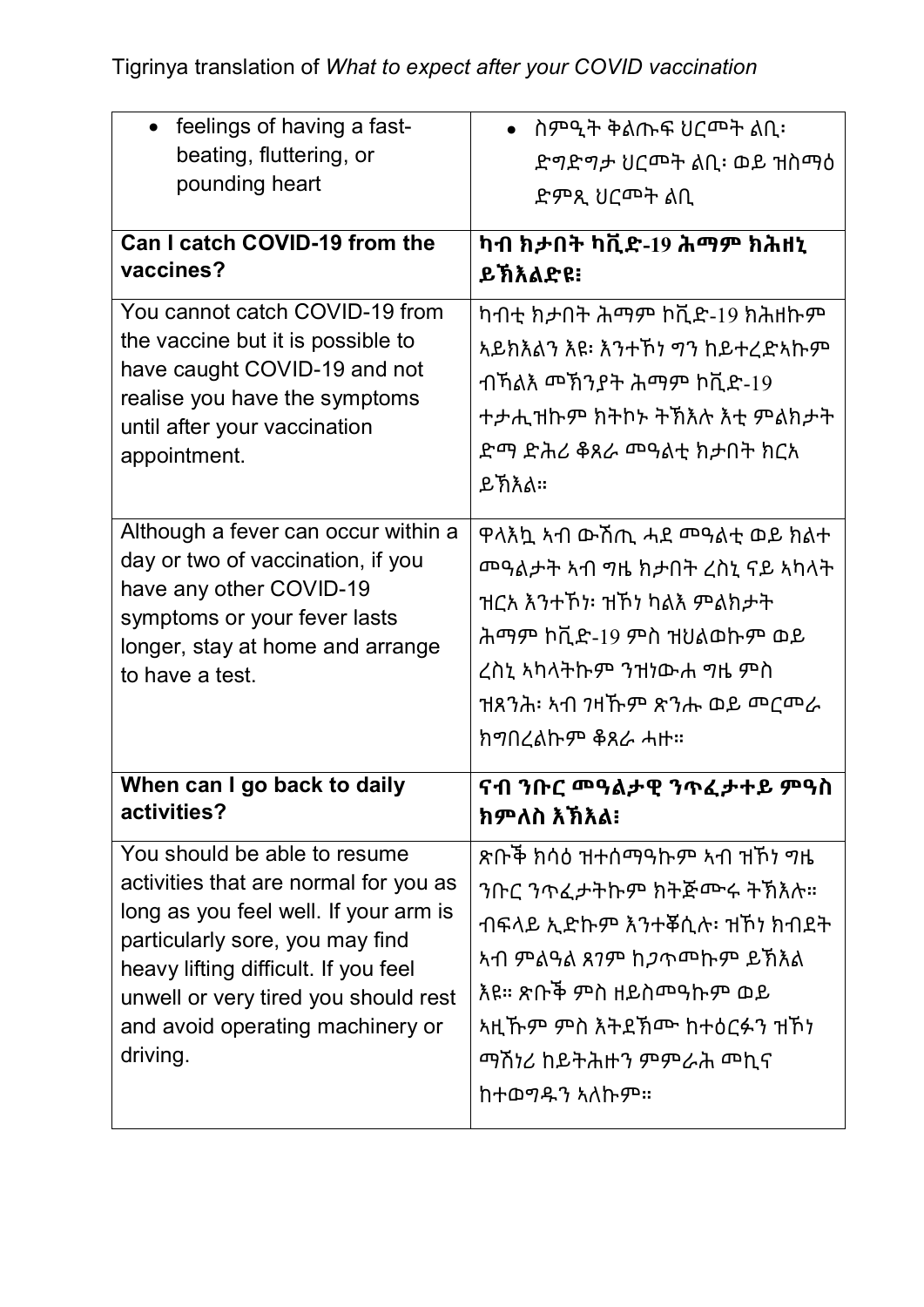| Will the vaccine protect me?                                                                                                                                                                                                                                                                                                                                                                                                                 | እቲ ክታበት ካብ ሕማም ክከላኸለለይ                                                                                                                                                                                                                                                                                                                            |
|----------------------------------------------------------------------------------------------------------------------------------------------------------------------------------------------------------------------------------------------------------------------------------------------------------------------------------------------------------------------------------------------------------------------------------------------|---------------------------------------------------------------------------------------------------------------------------------------------------------------------------------------------------------------------------------------------------------------------------------------------------------------------------------------------------|
|                                                                                                                                                                                                                                                                                                                                                                                                                                              | ድዩ፧                                                                                                                                                                                                                                                                                                                                               |
| The COVID-19 vaccines that you<br>have had have been shown to<br>reduce the chance of you suffering<br>from COVID-19 disease.                                                                                                                                                                                                                                                                                                                | እቲ ዝወሰድኩሞ ክታበት ናይ ኮቪድ-19፡<br>ተኽእሎ ስቓይ ናይ ሕማም ኮቪድ-19<br>ክንክየልኩም ይኽእል።                                                                                                                                                                                                                                                                              |
| It may take a few weeks from the<br>first dose for your body to build up<br>protection. Your body should<br>respond more quickly (after a few<br>days) after any additional doses.<br>Like all medicines, no vaccine is<br>completely effective, so you should<br>continue to take recommended<br>precautions to avoid infection.<br>Some people may still get COVID-<br>19 despite having a vaccination,<br>but this should be less severe. | <u>አካላትኩም ካብቲ ክታበት ናይ ተጻዋርነት</u><br>ብቅዓት ንኸጥሪ ዉሑዳት ሰሙናት ከድልዮ<br>ይኽእል። ኣካላትኩም ኣብ ዝቐልጠፈ ግዜ<br>ክታበት ምስተንበረልኩም  ግብረሞልሲ<br>ክሀብ ኣለዎ። ከም ኩሎም መድሃኒታት፡<br>ዝኾነ ክታበትውን ሙሉእ ብምሉእ ኣድማዒ<br><u>አይከውንን፡ ስለዚ ረኽሲ ንምክልኻል ነቶም</u><br>ተዋሂቦም ዘለዉ ጥንቃቐታት ብቐጻሊ<br>ምክትታል አንዳሲ እዩ። ንለ ሰባት ተኸቲቦም<br>እንከለዉ ሕማም ኮቪድ-19 ኽሕዞም ይኽእል<br>እዩ፡ እንተኾነግን እቲ ሕማም ከቢድ<br><u> አይከውንን።</u> |
| What can I do after I have had<br>the vaccine?                                                                                                                                                                                                                                                                                                                                                                                               | ክታበት ምስ ወሰድኩ እንታይ ክንብር<br>ይማበኣኒ፧                                                                                                                                                                                                                                                                                                                  |
| The vaccine cannot give you<br>COVID-19 infection, and a full<br>course will reduce your chance of<br>becoming seriously ill. It will help to<br>reduce the risk of you passing on<br>the virus. So it is important to<br>continue to follow current national<br>guidance.                                                                                                                                                                   | ክታበት ናይ ኮቪድ-19 ረኽሲ ከስዕበልኩም<br>ኣይክእልን እዩ፡ ከምኡውን ምሉእ ክታበት<br>ምውሳድ ብርቱ ሕማም ናይ ምሓዝ ተኽእሎ<br>ይንክየልኩም። ንስኹም ክሳዕ ክንደይ<br>ቫይረስ ከተመሓላልፉ ተኽእሎ ከምዘለኩም<br><i>ግጉ እጉ</i> ፈልጦ <i>ነገር</i> የለን። ስለዚ ነቶም                                                                                                                                                             |
| To protect yourself and your<br>family, friends and colleagues<br>you must still:                                                                                                                                                                                                                                                                                                                                                            | ን <b>ንዛእርእስ</b> ኹም ከምኡውን<br>ስድራቤትኩም፡ ኣዕርኽትኹም<br>ከምኡውን መሳራሕትኹም ንምክልኻል                                                                                                                                                                                                                                                                              |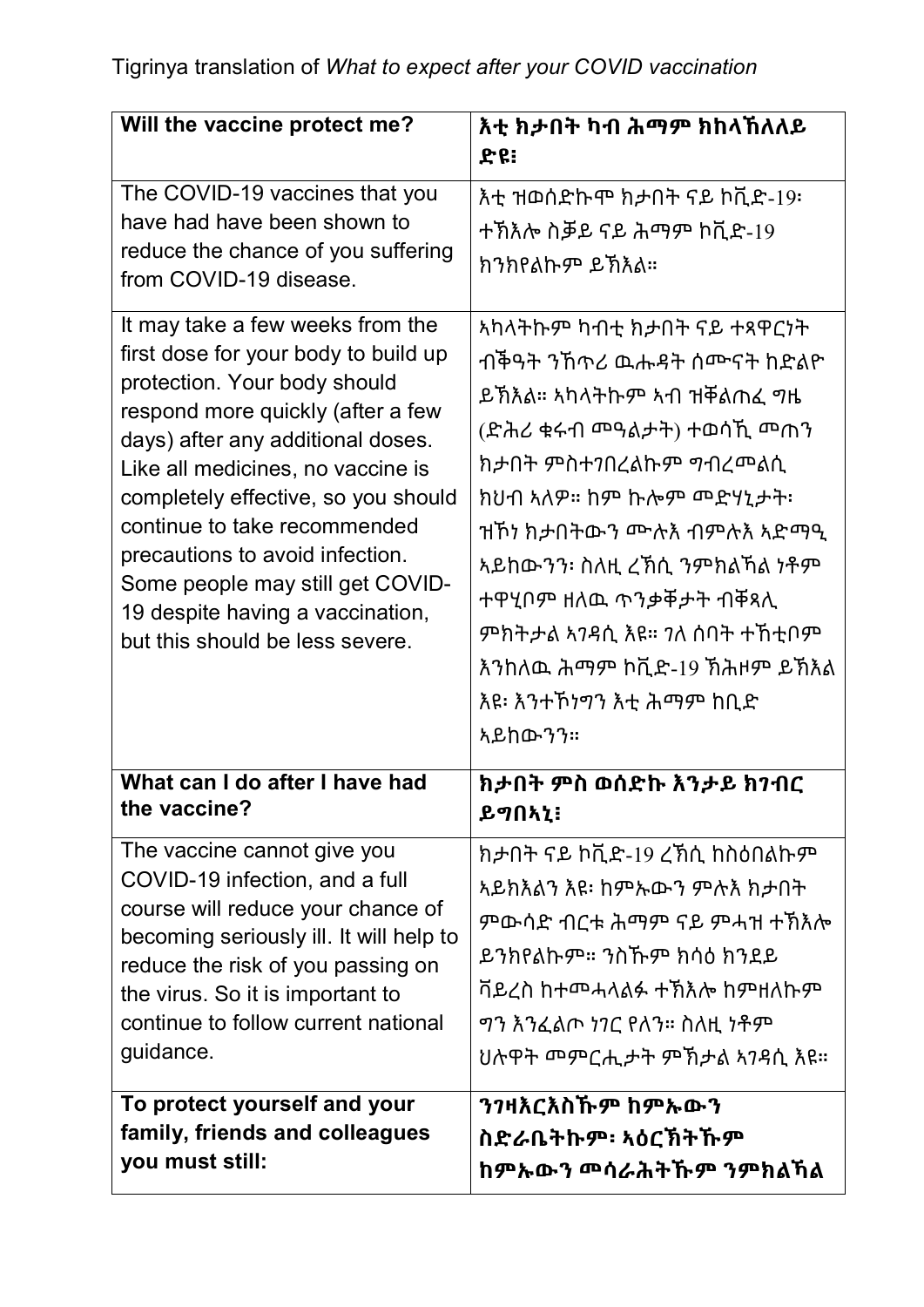|                                                                                                                                                                         | ሕጀውን ነዞም ዝስዕቡ መምርሒታት<br>ክትክተሉ ኣለኩም፦                                                                                                                                 |
|-------------------------------------------------------------------------------------------------------------------------------------------------------------------------|---------------------------------------------------------------------------------------------------------------------------------------------------------------------|
| • wear a face covering where                                                                                                                                            |                                                                                                                                                                     |
| advised                                                                                                                                                                 | ግበሩ                                                                                                                                                                 |
| practise social distancing                                                                                                                                              | <u>ማሕበራዊ ርሕቀት ተጠቐሙ</u>                                                                                                                                              |
| wash your hands carefully                                                                                                                                               | • አእዳውኩም ብጥንቃቐን ብቐጻልን                                                                                                                                               |
| and frequently                                                                                                                                                          | ተሓጸቡ                                                                                                                                                                |
| open windows to let fresh air                                                                                                                                           | • ጽሩይ ኣየር ንኽህሉ መሳኹቲ                                                                                                                                                 |
| in                                                                                                                                                                      | ምኽፋት                                                                                                                                                                |
| follow the current guidance at<br>$\bullet$<br>www.gov.uk/coronavirus                                                                                                   | $\bullet$<br>ምክትታልwww.gov.uk/coronavirus                                                                                                                            |
| Vaccination, helping to protect                                                                                                                                         | ክታበት ምውሳድ ነቶም ኣዝዮም                                                                                                                                                  |
| those most vulnerable.                                                                                                                                                  | ተጠቃዕቲ ሰባት ንምክልኻል ይሕማዝ፡፡                                                                                                                                             |
| If you need more information on                                                                                                                                         | ብዛዕባ ክታበት ኮቪድ-19 ተወሳኺ ሓበሬታ                                                                                                                                          |
| the COVID-19 vaccination please                                                                                                                                         | ምስ ዘድልየኩም ብኽብረትኩም ኣብዚ                                                                                                                                               |
| visit: www.nidirect.gov.uk/covid-                                                                                                                                       | ዝስዕብ ነቝጣ <sup>መ</sup> ርበብ ሓበሬታ ብጽሑ፦                                                                                                                                 |
| vaccine                                                                                                                                                                 | www.nidirect.gov.uk/covid-vaccine                                                                                                                                   |
| Information correct at time of<br>publication. For the latest version<br>of this leaflet and alternative<br>formats visit the PHA website<br>www.publichealth.hscni.net | <u> <sup>መ</sup>ወዳእታ ሕትመት ናይዛ ናይ ሓበሬታ</u><br>ወረቐት ከምኡውን ናይ ኣማራጺ ቅጥዕ <i>ታ</i> ት<br>ዝምልከት ኣብዚ ነቝጣ ሞርበብ ሓበሬታ<br>ናይ ክፍሊ ሀዝባዊ  ሓለዋ ጥዕና ብጽሑ<br>www.publichealth.hscni.net |
| Published September 2021 by the<br>Public Health Agency.                                                                                                                | አጀንስያ ህዝባዊ ጥዕና                                                                                                                                                      |